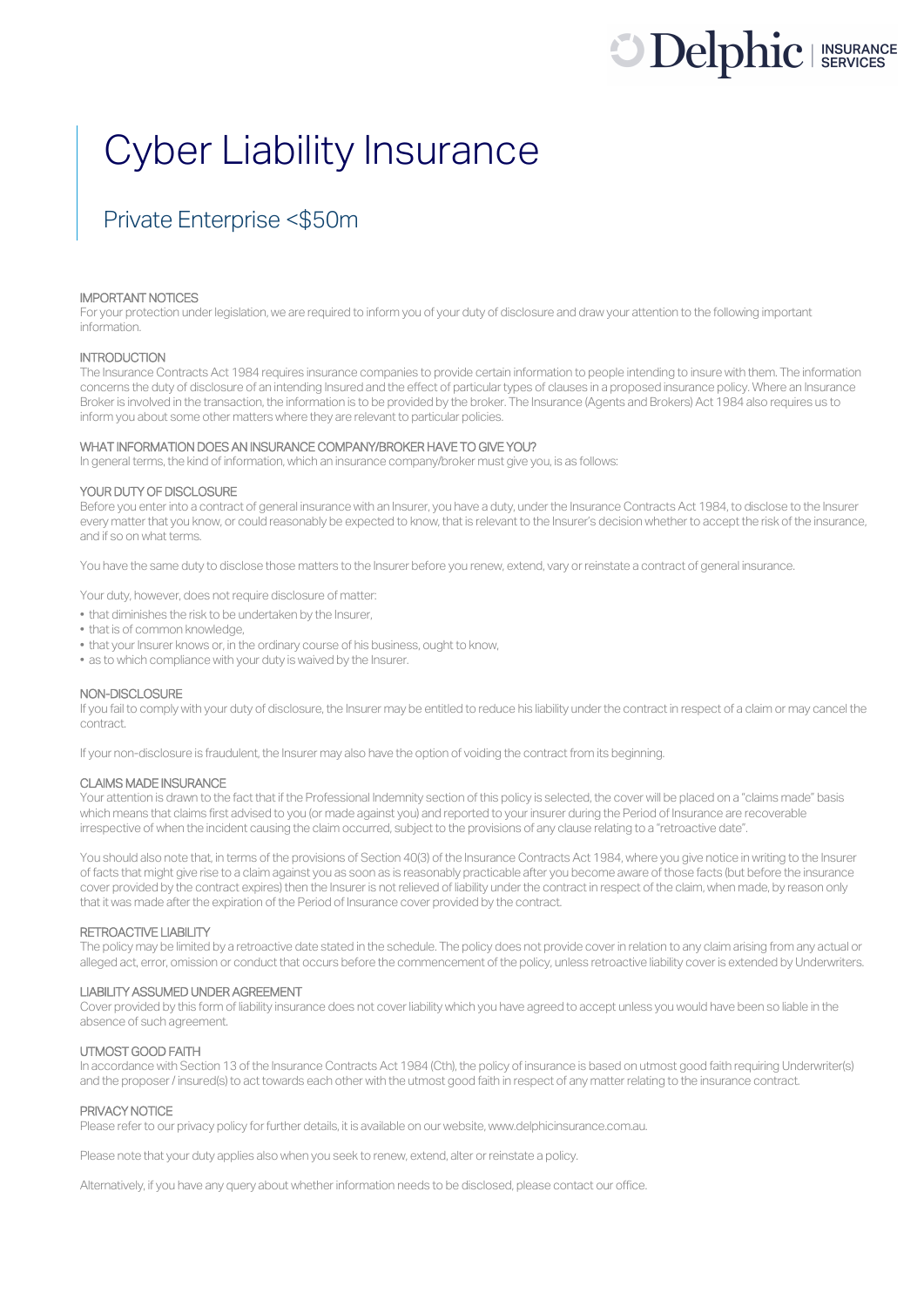

Insurance application form

This application form is for companies with revenues of less than \$50m who are looking for cyber insurance limits of \$5m or below. If you would like further information about the cover available or assistance with completing this form then please contact our office.

#### Basic company details

Please complete the following details for the entire company or group (including all subsidiaries) that is applying for the insurance policy:

| Company Name:                                                                                                                      |                 |                                  | Primary Industry Sector:                                                                                                                                                                                                                                                                                                                               |                   |  |  |
|------------------------------------------------------------------------------------------------------------------------------------|-----------------|----------------------------------|--------------------------------------------------------------------------------------------------------------------------------------------------------------------------------------------------------------------------------------------------------------------------------------------------------------------------------------------------------|-------------------|--|--|
| Primary Address (Address, State, Postcode, Country):                                                                               |                 |                                  |                                                                                                                                                                                                                                                                                                                                                        |                   |  |  |
| Description of Business Activites:                                                                                                 |                 |                                  |                                                                                                                                                                                                                                                                                                                                                        |                   |  |  |
| Website Address:                                                                                                                   |                 |                                  |                                                                                                                                                                                                                                                                                                                                                        |                   |  |  |
| Date Established (DD/MM/YYYY):                                                                                                     |                 |                                  |                                                                                                                                                                                                                                                                                                                                                        |                   |  |  |
| Are you GST registered?                                                                                                            | Yes<br>No       | If "yes", please state your ABN: |                                                                                                                                                                                                                                                                                                                                                        |                   |  |  |
| Last Complete Financial Year Revenue: \$                                                                                           |                 |                                  | Revenue From US Sales (%):                                                                                                                                                                                                                                                                                                                             |                   |  |  |
| Primary contact details                                                                                                            |                 |                                  |                                                                                                                                                                                                                                                                                                                                                        |                   |  |  |
| Please provide details for the primary contact for this insurance policy:                                                          |                 |                                  |                                                                                                                                                                                                                                                                                                                                                        |                   |  |  |
| Contact Name:                                                                                                                      |                 |                                  | Position:                                                                                                                                                                                                                                                                                                                                              |                   |  |  |
| Email Address:                                                                                                                     |                 |                                  |                                                                                                                                                                                                                                                                                                                                                        | Telephone Number: |  |  |
| Coverage required                                                                                                                  |                 |                                  |                                                                                                                                                                                                                                                                                                                                                        |                   |  |  |
|                                                                                                                                    |                 |                                  | Please indicate which limit options you would like to recieve a quotation for (if cover is not required for a particular area please leave blank):                                                                                                                                                                                                     |                   |  |  |
| Cyber Incident Response:                                                                                                           | \$250k          | \$500k<br>\$1m                   | \$2m<br>\$5m                                                                                                                                                                                                                                                                                                                                           | Other \$          |  |  |
| Cyber & Privacy Liability:                                                                                                         | \$250k          | \$500k<br>\$1m                   | \$2m<br>\$5m                                                                                                                                                                                                                                                                                                                                           | Other \$          |  |  |
| System Damage & Business Interruption:                                                                                             | \$250k          | \$500k<br>\$1m                   | \$2m<br>\$5m                                                                                                                                                                                                                                                                                                                                           | Other \$          |  |  |
| Cyber Crime:                                                                                                                       | \$100k          | \$250k<br>\$1m                   | Other \$                                                                                                                                                                                                                                                                                                                                               |                   |  |  |
| Previous cyber incidents                                                                                                           |                 |                                  |                                                                                                                                                                                                                                                                                                                                                        |                   |  |  |
| that were successfully blocked by security measures):                                                                              |                 |                                  | Please tick all the boxes below that relate to any cyber incident that you have experienced in the last three years(there is no need to highlight events                                                                                                                                                                                               |                   |  |  |
| Cyber Crime                                                                                                                        | Cyber Extortion | Data Loss                        | Denial of Service Attack                                                                                                                                                                                                                                                                                                                               | IP Infringement   |  |  |
| Malware Infection                                                                                                                  | Privacy Breach  | Ransomware                       | Other (please specify)                                                                                                                                                                                                                                                                                                                                 |                   |  |  |
| If you ticked any of the boxes above, did the incident(s) have a direct financial impact upon your business of more than \$10,000? |                 |                                  |                                                                                                                                                                                                                                                                                                                                                        | No<br>Yes         |  |  |
|                                                                                                                                    |                 |                                  | If yes, please provide more information below, including details of the financial impact and measures taken to prevent the incident from occuring again:                                                                                                                                                                                               |                   |  |  |
|                                                                                                                                    |                 |                                  |                                                                                                                                                                                                                                                                                                                                                        |                   |  |  |
| Important Notice                                                                                                                   |                 |                                  |                                                                                                                                                                                                                                                                                                                                                        |                   |  |  |
| third parties in order to do this.                                                                                                 |                 |                                  | By signing this form you agree that the information provided is both accurate and complete and that you have made all reasonable attempts to ensure this is the case by<br>asking the appropriate people within your business. Insurers will use this information solely for the purposes of providing insurance services and may share your data with |                   |  |  |

| Contact Name: | Position:          |
|---------------|--------------------|
| Signature:    | Date (DD/MM/YYYY): |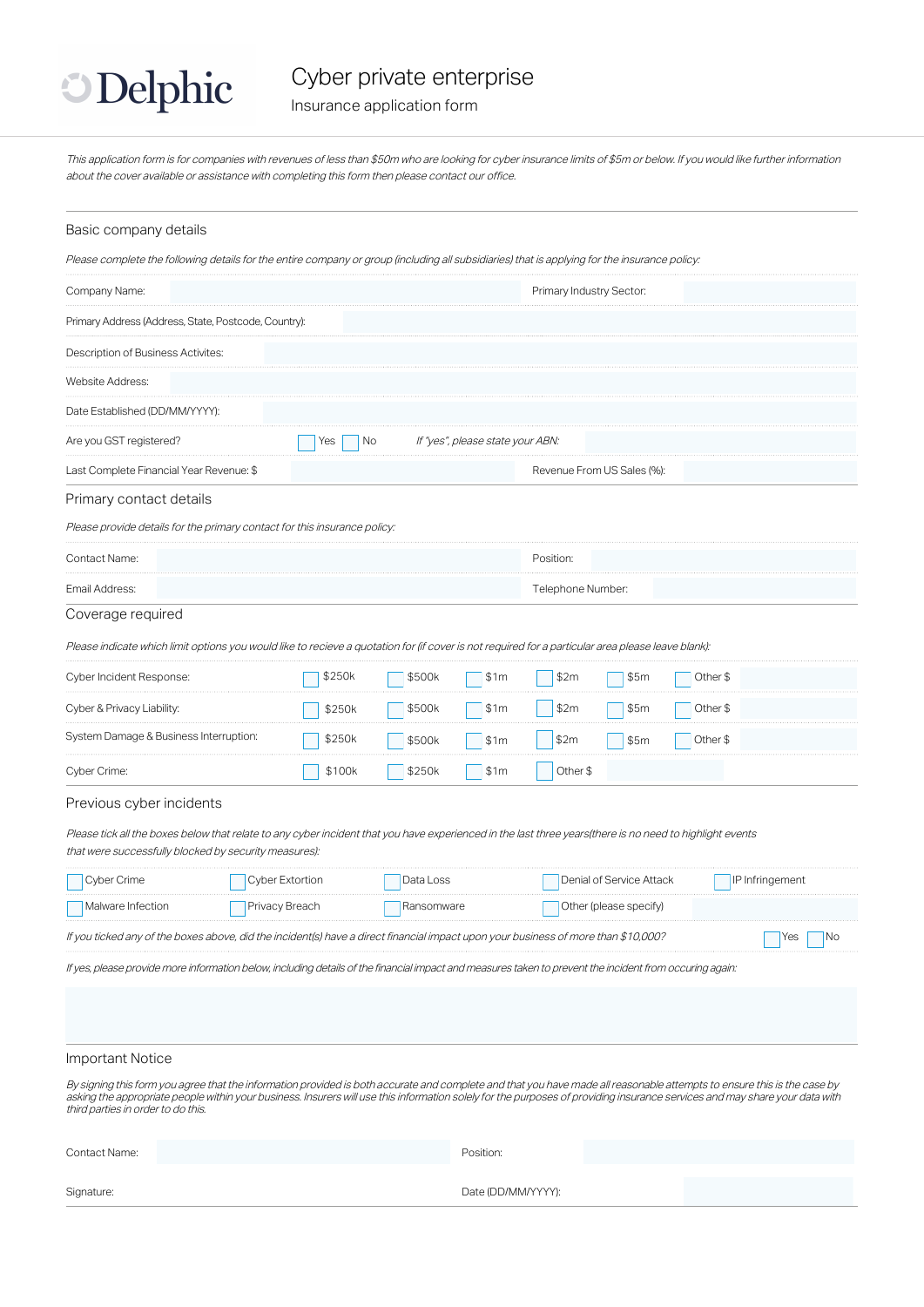

Cyber private enterprise

Insurance application form

Further information helps us obtain <sup>a</sup> more complete picture of your company and the security controls you have in place. By completing this additional request for information we may be able to negotiate more favourable premiums on your quote. If you would like further information about the cover available or assistance with completing this form, please contact our office.

#### Revenue Analysis

Please complete the answers to the questions below. Where you do not have the exact information available please provide the closest approximation and indicate that you have taken this approach.

Please provide the following details for your top 5 clients:

| <b>Primary Services:</b> | Annual Revenue: |
|--------------------------|-----------------|
|                          |                 |
|                          |                 |
|                          |                 |
|                          |                 |
|                          |                 |
|                          |                 |

#### IT resourcing and infrastructure

| What was your approximate operational expenditure on IT security in the last financial year (including<br>salaries, annual licenses, consultancy costs, etc.): |  |
|----------------------------------------------------------------------------------------------------------------------------------------------------------------|--|
| What was your approximate capital expenditure on IT security in the last financial year (including<br>hardware, one off software costs, etc.):                 |  |
| Do you anticipate spending more, the same or less in this financial year?                                                                                      |  |
| Is your IT infrastructure primarily operated and managed in-house or outsourced?                                                                               |  |
| If it is outsourced, who do you outsource it to?                                                                                                               |  |
| How many full-time employees do you have in your IT department?                                                                                                |  |
| How many of these employees are dedicated to a role in IT security?                                                                                            |  |

#### Information security governance

Who is responsible for IT security within your organisation (by job title)?

How many years have they been in this position within your company?

Please describe the type, nature and volume of the data stored on your network:

Please describe your data retention policy:

Do you comply with any internationally recognised standards for information governance (if yes, which ones):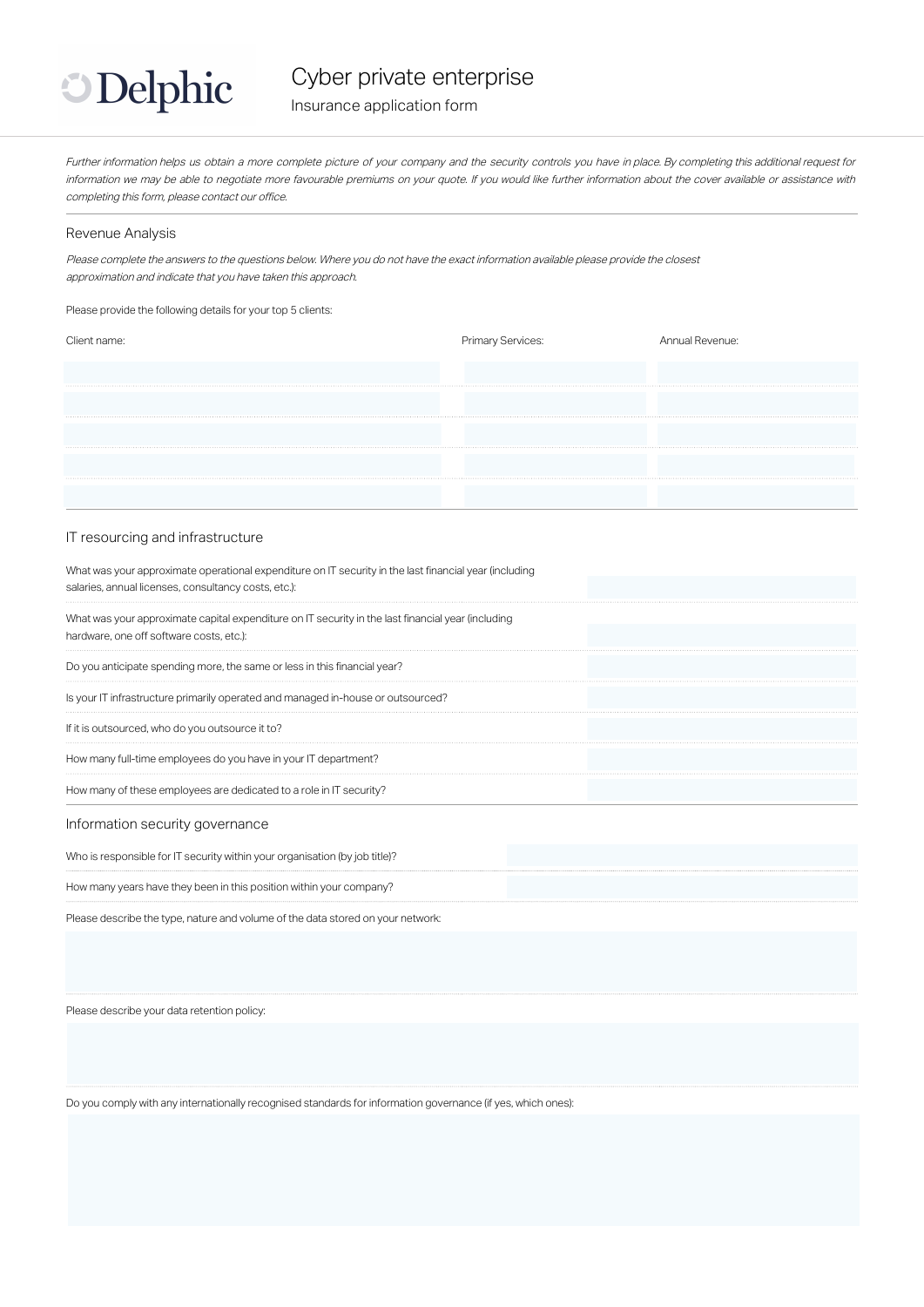## **Delphic**

### Cyber private enterprise

Insurance application form

#### Cloud service providers

Please tick all the boxes below that relate to companies or services where you store sensitive data or who you rely upon to provide critical business services:

| Adobe                                                                                                                                                                  | Amazon Web Services                |  | Dropbox                  |  | Google Cloud                     |
|------------------------------------------------------------------------------------------------------------------------------------------------------------------------|------------------------------------|--|--------------------------|--|----------------------------------|
| <b>IBM</b>                                                                                                                                                             | Microsoft 365                      |  | Microsoft Azure          |  | Oracle Cloud                     |
| Rackspace                                                                                                                                                              | Salesforce                         |  | SAP                      |  | Workday                          |
| Other (please specify):                                                                                                                                                |                                    |  |                          |  |                                  |
|                                                                                                                                                                        |                                    |  |                          |  |                                  |
|                                                                                                                                                                        |                                    |  |                          |  |                                  |
|                                                                                                                                                                        |                                    |  |                          |  |                                  |
| Cyber security controls                                                                                                                                                |                                    |  |                          |  |                                  |
| Please confirm that multi-factor authentication is always enabled on all email accounts:                                                                               |                                    |  |                          |  | No<br>Yes                        |
| Please state which technology you use for remote access to ensure its security:                                                                                        |                                    |  |                          |  |                                  |
|                                                                                                                                                                        |                                    |  |                          |  |                                  |
|                                                                                                                                                                        |                                    |  |                          |  |                                  |
| How often do you patch your operating sytems?                                                                                                                          |                                    |  |                          |  |                                  |
| How often do you conduct vulnerability scanning of your network perimeter?                                                                                             |                                    |  |                          |  |                                  |
| How often do you conduct pentration testing of you network architecture?                                                                                               |                                    |  |                          |  |                                  |
| Please provide details of the third party providers you use to conduct penetration testing:                                                                            |                                    |  |                          |  |                                  |
|                                                                                                                                                                        |                                    |  |                          |  |                                  |
|                                                                                                                                                                        |                                    |  |                          |  |                                  |
| Please describe your data back up policy:                                                                                                                              |                                    |  |                          |  |                                  |
|                                                                                                                                                                        |                                    |  |                          |  |                                  |
|                                                                                                                                                                        |                                    |  |                          |  |                                  |
| Please tick all the boxes below that relate to controls that you currently have implemented within your IT infrastructure (including where provided by a third party). |                                    |  |                          |  |                                  |
| If you're unsure of what any of these tools are, please refer to the explanations on the final page of this document.                                                  |                                    |  |                          |  |                                  |
| Advanced Endpoint Protection                                                                                                                                           | Application Whitelisting           |  | Asset Inventory          |  | Custom Threat Itelligence        |
| Database Encryption                                                                                                                                                    | Data Loss Prevention               |  | <b>DDoS Mitigation</b>   |  | <b>DMARC</b>                     |
| <b>DNS Filtering</b>                                                                                                                                                   | <b>Employee Awareness Training</b> |  | Incident Response Plan   |  | Intrusion Detection System       |
| Mobile Device Encryption                                                                                                                                               | Penetration Tests                  |  | Perimeter Firewalls      |  | Security Info & Event Management |
| Two-factor Authentication                                                                                                                                              | <b>Vulnerability Scans</b>         |  | Web Application Firewall |  | Web Content Filtering            |

Please provide the name of the software or service provider that you use for each of the controls highlighted above: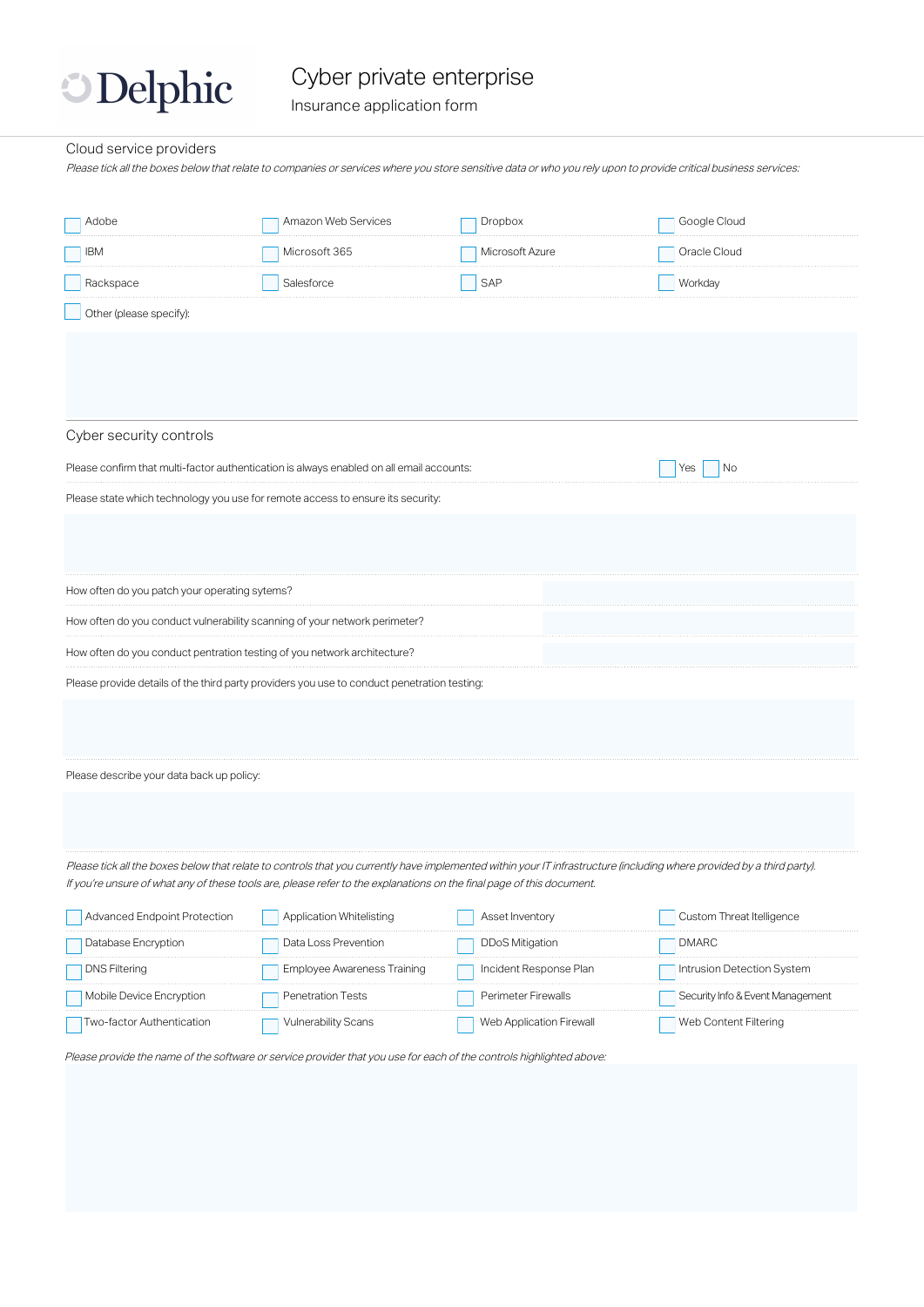

#### Important notice

By signing this form you agree that the information provided is both accurate and complete and that you have made all reasonable attempts to ensure this is the case by asking the appropriate people within your business. Insurers will use this information solely for the purposes of providing insurance services and may share your data with third parties in order to do this.

| Contact Name: | Postion:           |  |
|---------------|--------------------|--|
|               |                    |  |
| Signature:    | Date (DD/MM/YYYY): |  |